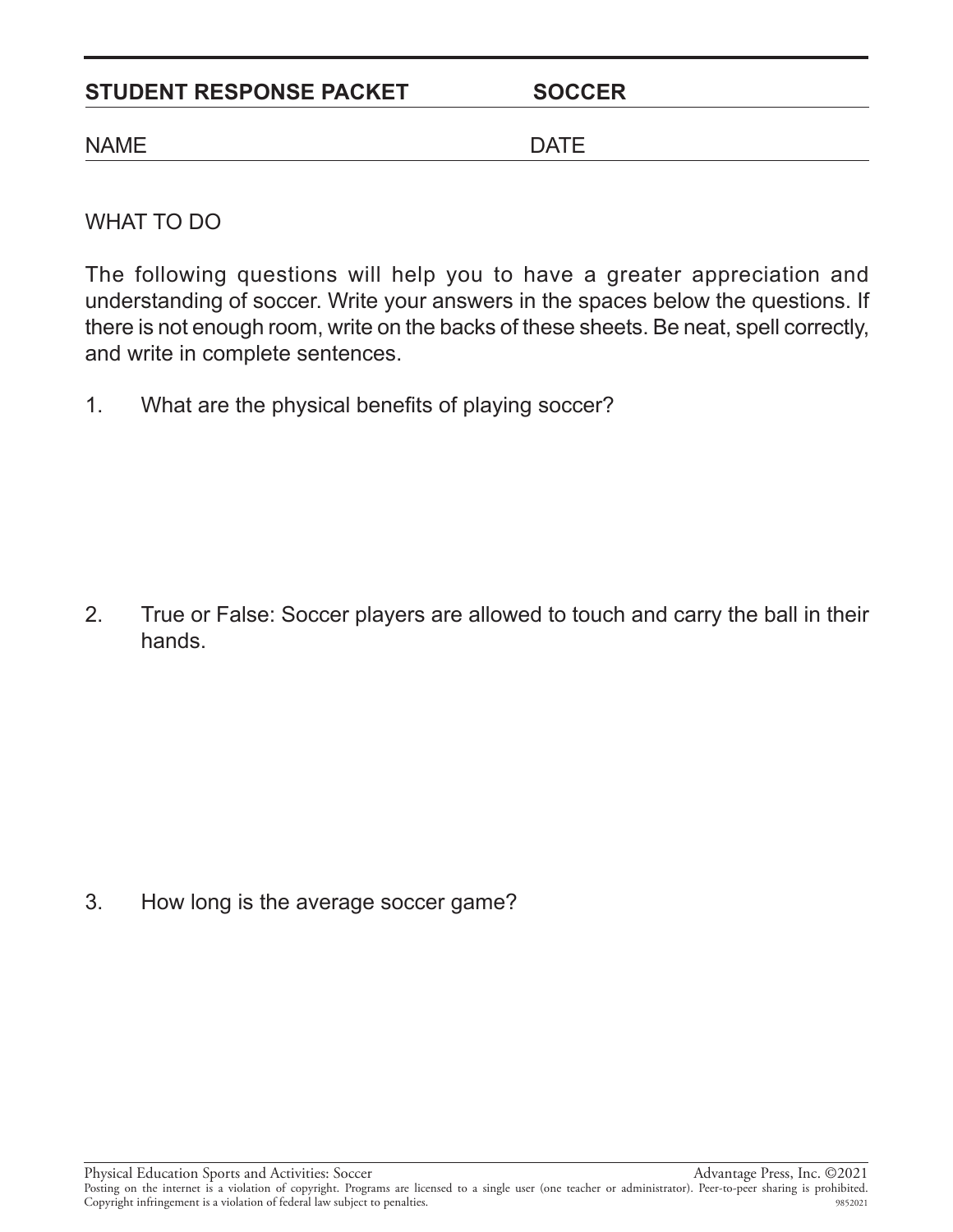## STUDENT RESPONSE PACKET SOCCER

4. Describe an overhead kick in soccer.

5. What does it mean for a player to "trap" the ball?

6. When should the technique of "heading" be used?

7. What actions in a soccer game might result in a foul being called?